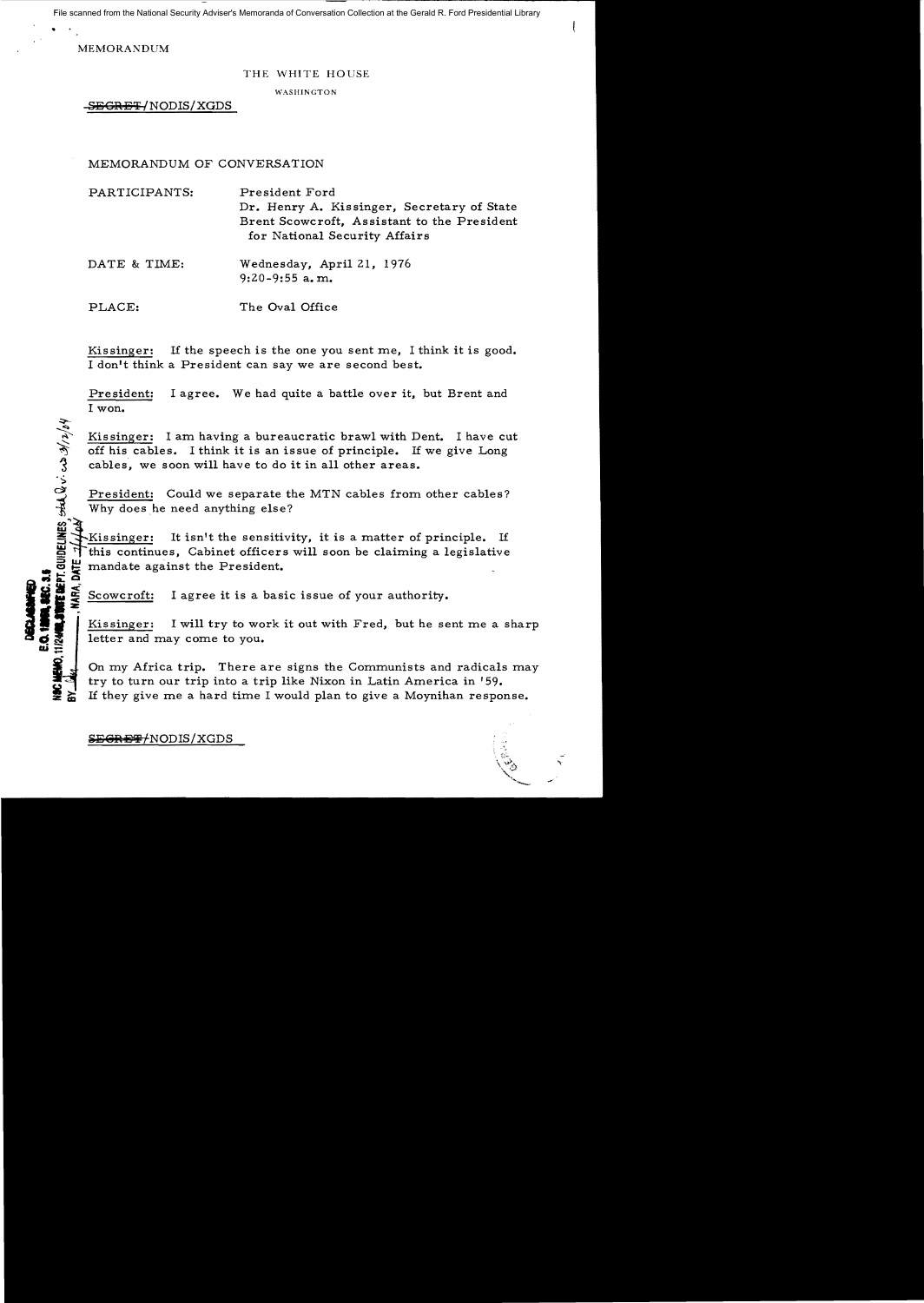President: Is your security adequate?

Kissinger: The usual thing. I am fatalistic about that. But if Kaunda gives a speech in my presence like he did here, I would like to talk back.

President: Go ahead.

Kissinger: But you could get some flak here. Basically I am with the whites in Southern Africa. I think it is no better for the majority to oppress the minority than vice versa. But in my comments I will support majority rule in Rhodesia. I will say the same about South Africa, but softer. I will strongly support repeal of the Byrd Amendment, sending an emissary to Smith, and giving economic aid to countries that have joined the blockade of Rhodesia. It will be something of a sensation.

President: Do we have to send an emissary?

Kissinger: That is about the only thing we can do. Well, we can do those three things.

President: Byrd repeal we are openly supporting. To me the blockade aid sounds worse.

Kissinger: We are committed to that as part of UN action.

President: If you can bill it that way rather than as a bilateral move.

Kissinger: We will have a pretty good program for UNCTAD. There is still an issue with Teasury but we are working that out on commodity buffer stocks. Simon has been very good.

Lynn will oppose me but I think we have to propose some additional aid as a result of Zaire and Zambia. I would like to discuss it in principle.

President: Okay.

Kissinger: The contingency plans aren't doing well. On Cuba, no one but you and I are in favor of cracking the Cubans. I would like to order the interagency group to produce contingencies for you whether they like it or not or agree with it or not.

-S<del>ECRET</del> / NODIS/XGDS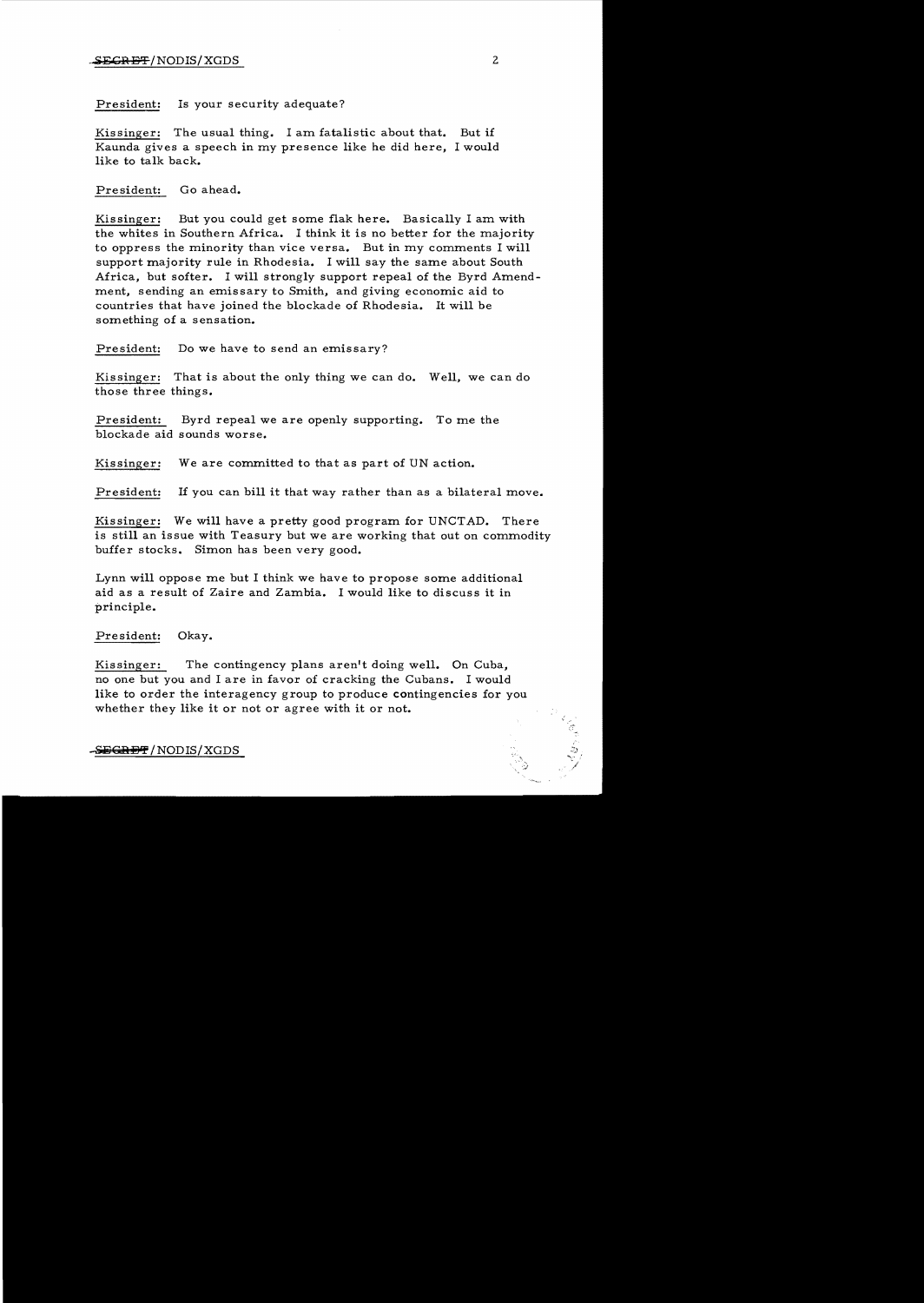## $S\rightarrow$ SEGRET/NODIS/XGDS 3

President: You know how I feel about that. By all means go ahead.

Kissinger: I was wondering also about my meeting with Gromyko. I think we should try to calm them down. 1£ they decide a Democrat is better, they could make trouble for you. I could do it after NATO or OECD and in Helsinki or Vienna.

Scowcroft: I wouldn't do it in conjunction with NATO.

President: When do we have to decide? I don't feel strongly about the time, but I wouldn't do it in Helsinki.

Kissinger: We can wait until after my trip. I don't have to do it in Helsinki in any case. You have a good point there.

<del>ICRET</del>/NODIS/XGDS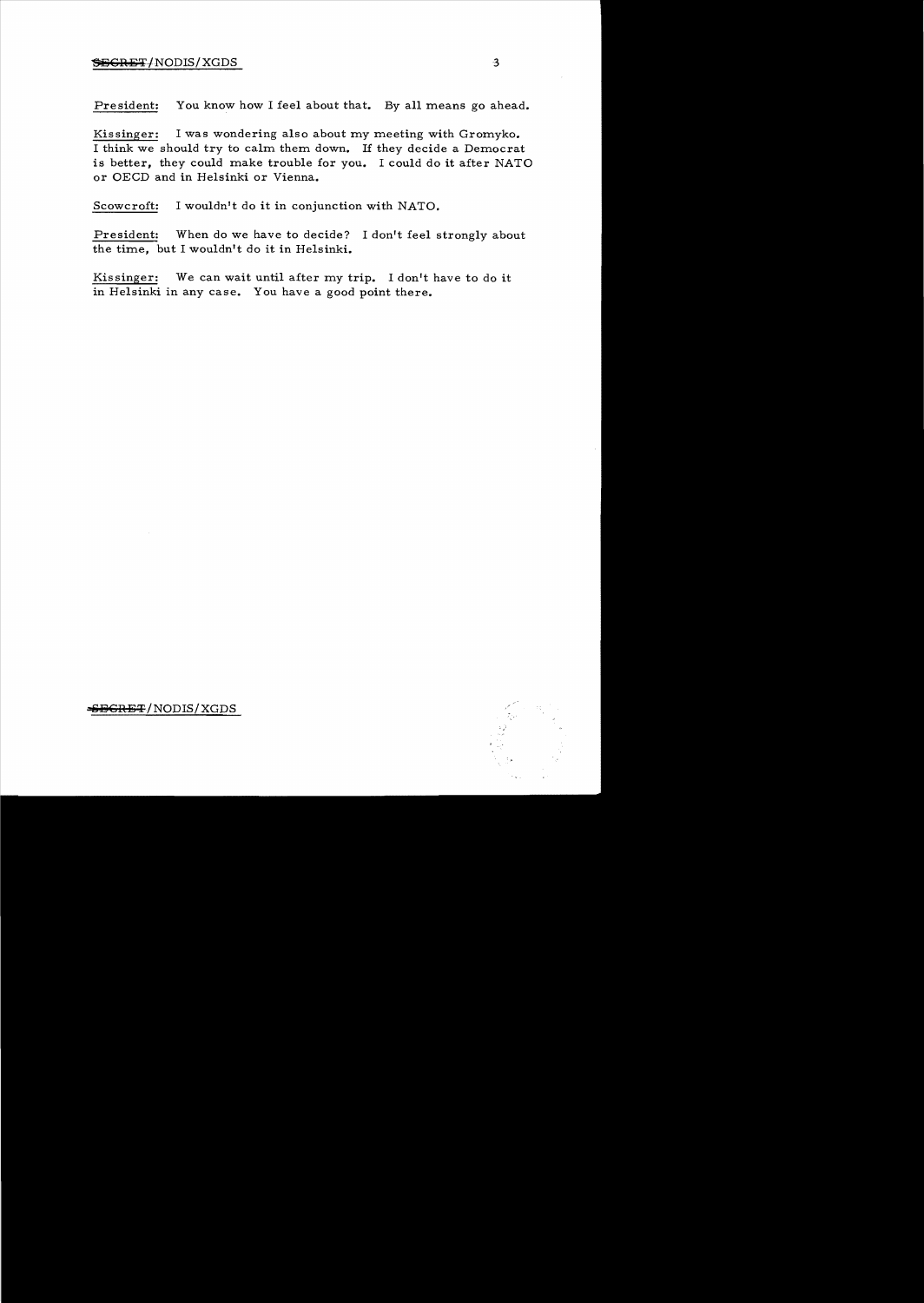-S<del>EGRET</del>/NODIS/XGDS

MEMORANDUM OF CONVERSA TION

| PARTICIPANTS: | President Ford<br>Dr. Henry A. Kissinger, Secretary of State<br>Brent Scowcroft, Assistant to the President for<br>National Security Affairs |
|---------------|----------------------------------------------------------------------------------------------------------------------------------------------|
| DATE & TIME:  | Wednesday - April 21, 1976<br>$9:20 - 9:55$ a, m.                                                                                            |

PLACE: The Oval Office

Kissinger: If the speech is the one you sent me, I think it is good. I don't think a President can say we are second best.

President: I agree. We had quite a battle over it but Brent and I won. Kissinger: I am having a bureaucratic brawl with Dent. I have cut off his cables. I think it is an issue of principle. If we give Long cables, we soon will have to do it in all other areas.  $MTN$  $ch$   $0$ les

President: Could we separate  $\overline{\mathbf{M}\mu l}$ 

from other cables? Why does he need anything else?

Kissinger: It isn't the sensitivity, it is a matter of principle. If this t. continues, Cabinet officers will soon be claiming legislative mandate against the President.

Scowcroft: I agree it is a basic issue of your authority.

Kissinger: I will try to work it out with Fred, but he sent me a sharp letter and may come to you.

DECLASSIFIED E.O. 12958, SEC. 3.5 N**SC MEMO. 11.124100. STATE DEPT. GUIDELINES**, State livinew 3/12/04 **wara. Date**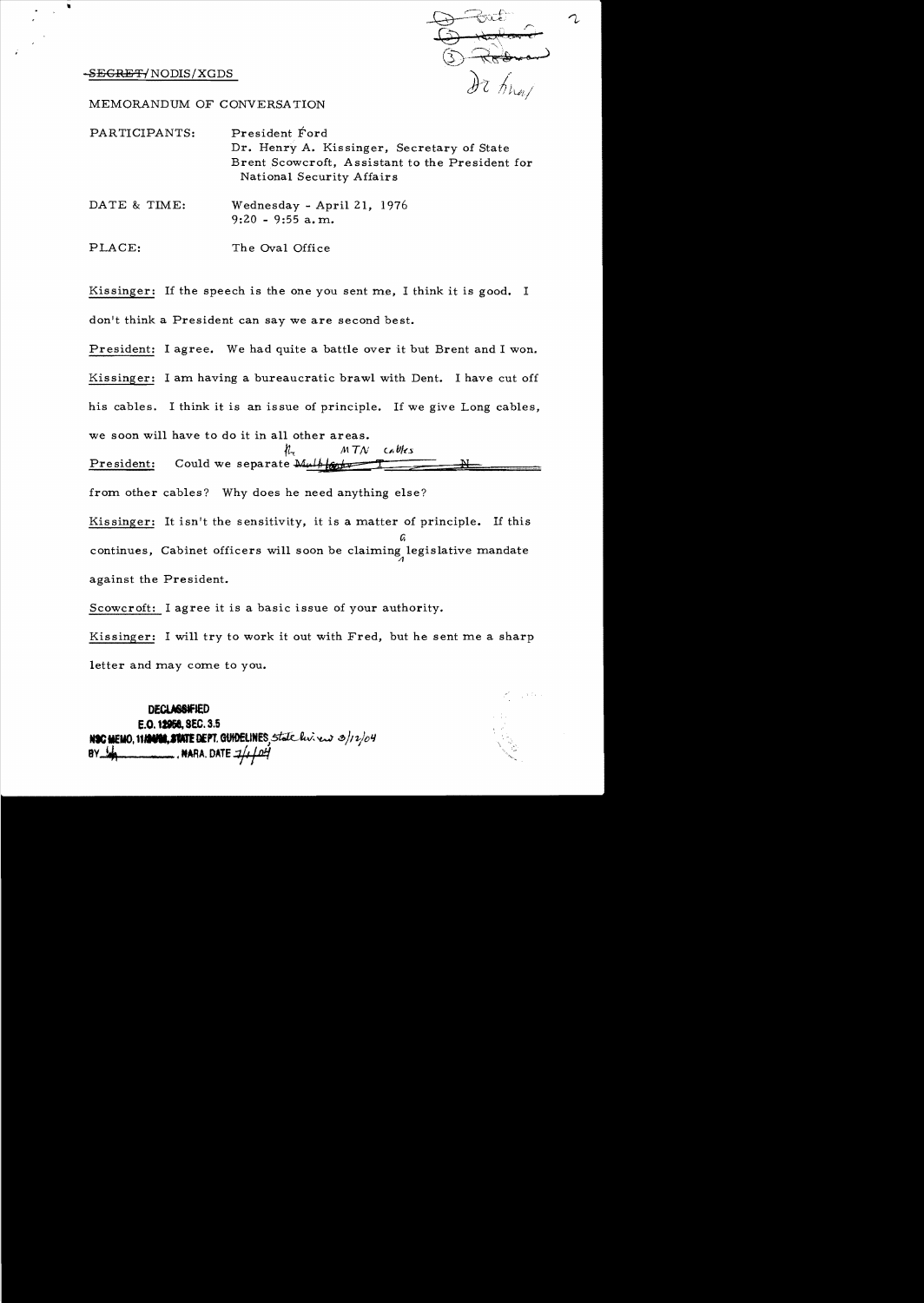On my Africa trip. There are signs the Communists and radicals trp like may try to turn our trip into a Nixon in Latin American in '59,  $\boldsymbol{\Lambda}$ they give me a hard time I would plan to give a Moynihan response.

President: Is your security adequate?

Kissinger: The usual thing. I am fatalistic about that. But if Kaunda gives a speech in my presence like he did here, I would like to talk back. Pre sident: Go ahead.

 $1/a k$ Kissinger: But you could get some flack here. Basically I am with the whites in Southern Africa. I think it is no better for the majority to oppress the minority than vice versa. But in my comments I will support majority rule in Rhodesia. I will say the same about South Amendmunt, sending an Africa, but softer. I will strongly support repeal of Byrd, send-an-914thy Cantries *Lat have joined*<br>economic aid to the blockade of Rhodesia. It will be something of a sensation.

President: Do we have to send an emissary?

Kissinger: That is about the only thing we can do. Well, we can do those three things.

repeal President: Byrd we are openly supporting. To me the blockade at aid -1 sounds worse.

Kissinger: We are committed to that as part of UN action.

President: If you can bill it that way rather than as a bilater IA move.

 $-2 -$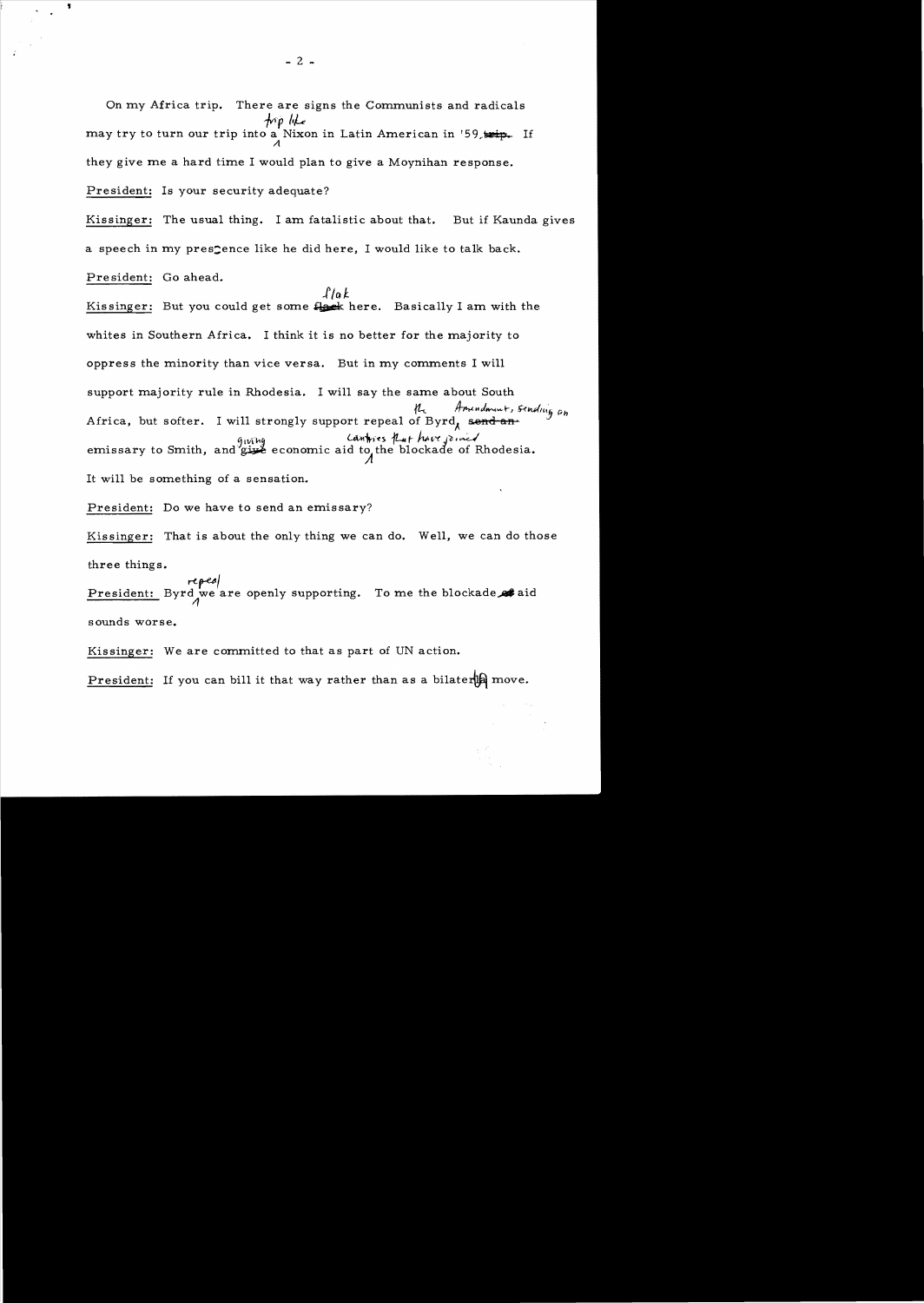Kissinger: We will have a pretty good program for UNCTAD. There Commodity buttois still an issue with Treasury but we are working that out on crediting stocks. Simon has been very good.

Lynn will oppose me but I think we have to propose some additional a and aid as a result of Z/ire / Zambia. I would like to discuss it in principle. President: Okay

Kissinger: The contingency plans aren't doing well. On Cuba, no one but you and I are in favor of cracking the Cubans. I would like to order the interagency group to produce contingencies for you whether they like it or not or agree with it or not.

President: You know how I feel about that. By all means go ahead.

Kissinger: I was wondering also about my meeting with Gromyko. I think we should try to calm them down. If they decide a Democrat is better, they could make trouble for you. I could do it after NA TO or OECD and in Helsinki or Vienna.

Scowcroft: I wouldn't do it in conjunction with NATO.

President: When do we have to decide? I don't feel strongly about the time, but I wouldnt do it in Helsinki.

Kissinger: We can wait until after my trip. I don t have to do it in Helsinki in any case. You have a good point there.

.'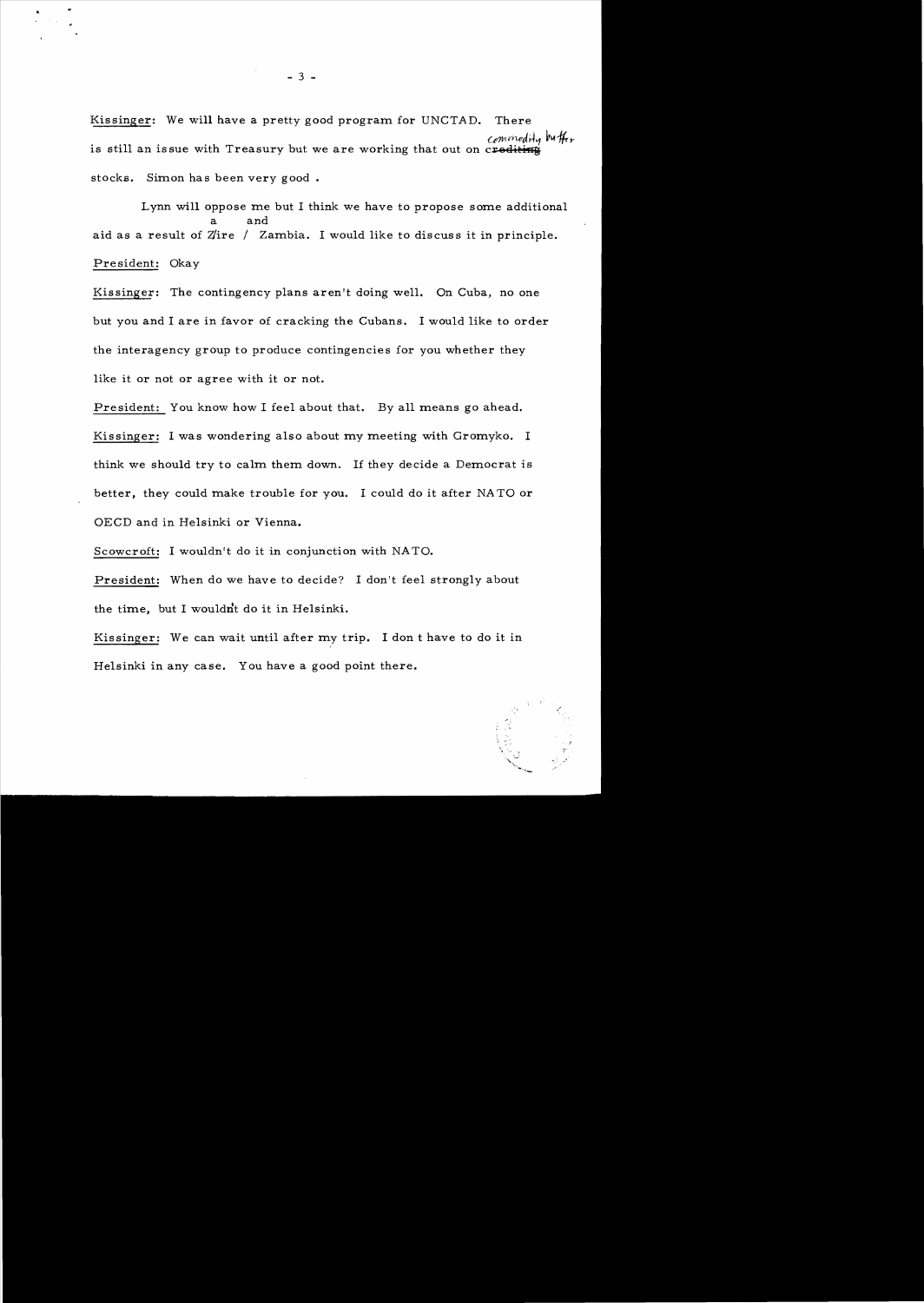$P/\mathcal{K}$  $Z/G_{\mu\nu}Z$ K plant spera à comme a you sont me, say we are zout boot, P. Dayres, use hiel printer bottle mer it hut Bread & I was K & hui a bureaustin Count es/Dent & P could not repondte NTM pour atten contro? why dres he well mything else? K Strant a sematenity, it is a matter of principa. If This continue, Colomiet Maiers coil soon be climin legio. mandate against a Pris. S Sta apr it is a bound view of your outbust. K. Devill try to ascock it out up (Fred, but to sent une or sharp letter a may comete jou. Un Opera try. Tome are septes = Const &<br>Indicate une try to tem an try wit a Nexan time I would plan to give a haymhan youse P. A you seeming allymete K. The worral things of fatalestic about ant But of Kannda gives a speech in my presence his hedid here, d'undel bitute tils brock. P Goohad K But you compt to the flack here. Besically think it we have for a monjouty to symbol munanty than his wasa, But in my comments devot support morning unhan **NSC MEMO, 11/24/90, STATE DEPT. GUIDELINES,** State levieux 2/12/04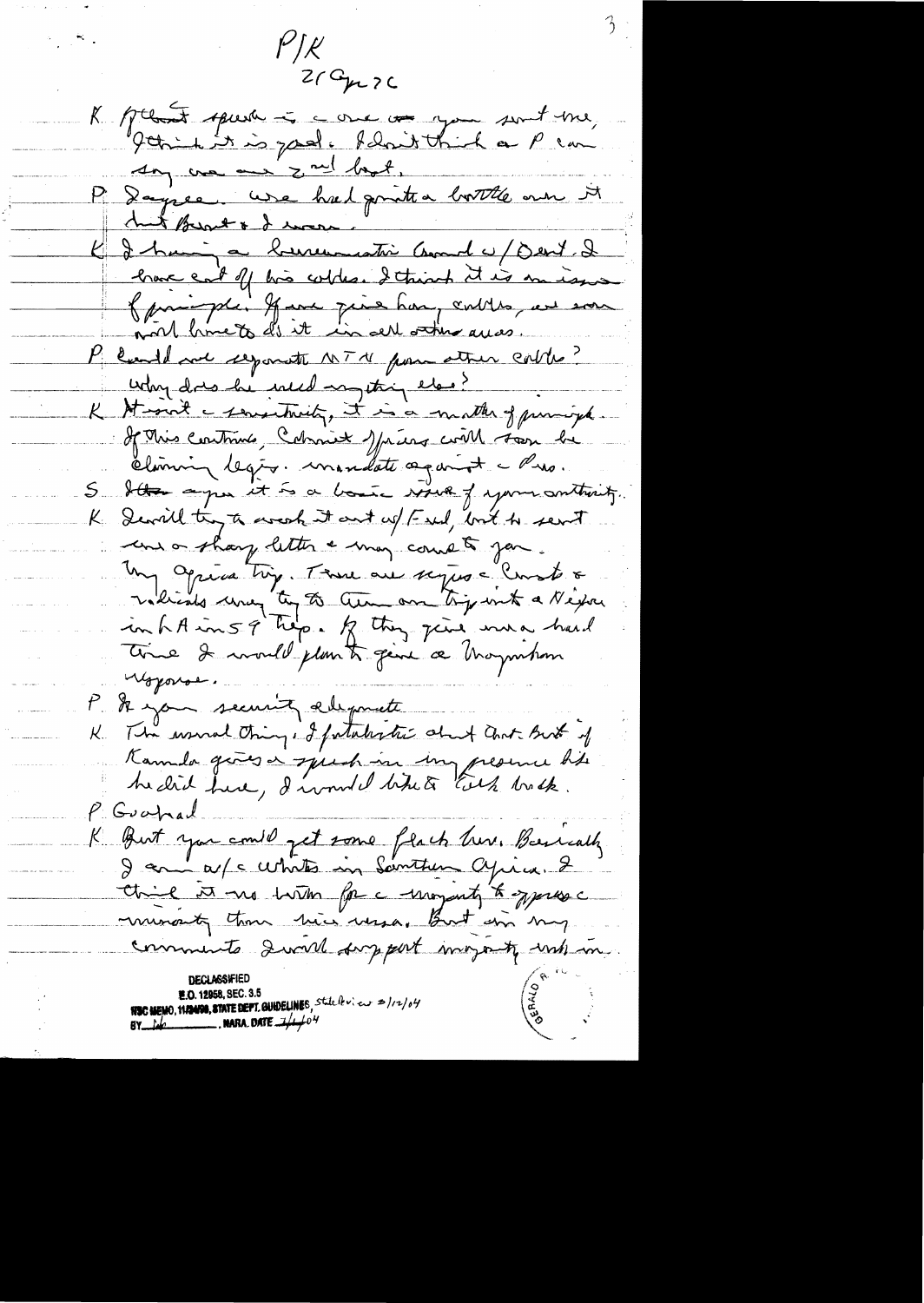me ly return were attragence Pletten to Urgere Kon Carl in Theman of Cleaner Rhodrix. A will say a seme about 5 A from hist<br>sopration. I with support sepend of Byul, such me of Rhodsie. It will be something for someothing Don't have to send an inviter Krhoting about a only thing one can do, west, an P Byrd we are 2 Things ...<br>P Byrd we are examing suggesting To me a blockah R CDS one control to that as put of USV action. inductional mass. K was mind have a fulting good pay for VNCTAS.<br>Still and an resident of Tilany of hat an out uncleain court out on comonly stocks. Service has been ing good. hazant civil oppose une bout 2 touch me home<br> to propose some additional and as result of Zame of Zondria. Levand ditre assume it in principle  $\rho$  or K The continging plums around doing well. On Curbo, no essent are but your 2 and in favor of enacting c Continue. I would with a vider a interageoing group to poince entimiement of you know how I feel about that By all many go ahead. K d'un avendering abor demet may matin us/ compre 8 think we should try to calin the donne, K ttoy décide Derne no With, don Could write troubly for you. I center do it opter